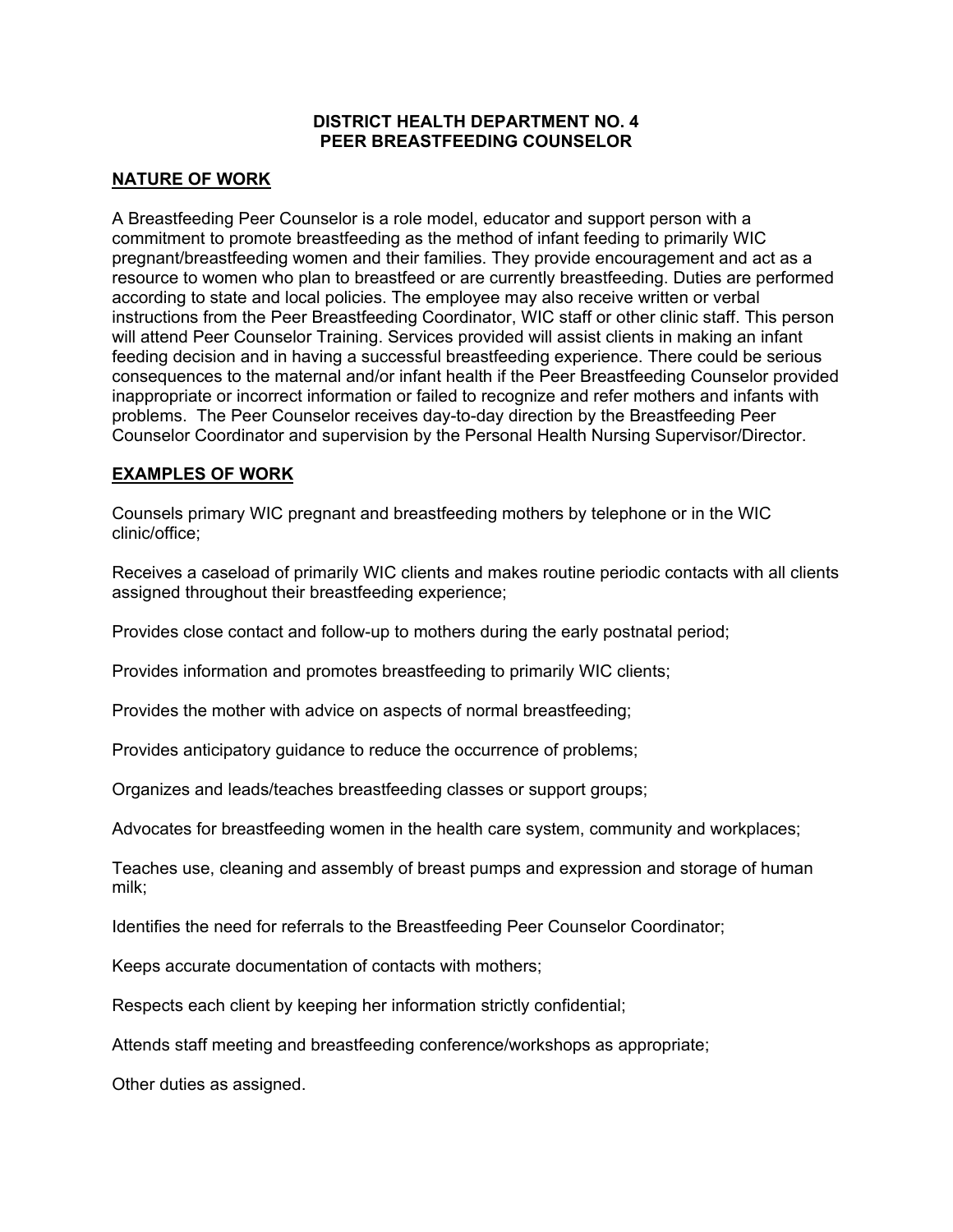# **KNOWLEDGE, SKILLS AND ABILITIES**

Ability to relate to District Health Department No. 4 (DHD4) staff and administration along with other agencies and staff in a constructive and mutually enhancing manner. Must have ability to work in a team situation.

Interpersonal skills for establishing rapport and relating to both the population to be served and to a variety of service disciplines (physicians, mid-wives, OB personnel, nutritionists, nurses and lactation consultants as applicable.

Knowledge of and ability to develop good working relationships with referral sources.

Ability to apply Peer Breastfeeding training and experience to incorporate the goals of pregnant/breastfeeding women and their families into a plan under the guidance of and utilizing the expertise of the Peer Breastfeeding Coordinator.

Ability to work independently by: utilizing training and experience to process information and problem solve according to various situations presented; self-motivated; sets goals for self and strives to achieve.

Knowledge of own personal abilities along with the aptitude to know when to ask for assistance.

Demonstrates ability to apply basic communication skills. Shows continuing motivation to learn new skills.

Ability to follow written and verbal instructions.

Ability to clearly speak, read (visual acuity), write and understand English.

Good listening skills.

Basic knowledge of the social, economic and environmental conditions of the clients to be served.

Working knowledge of the WIC program and other applicable services offered by the Health Department.

Working knowledge on the use of manual and electric breast pumps. Training will be provided. Standard A-V equipment, telephones, pagers, voicemail and pc (computer) may also be used.

Demonstrates ability to apply basic communication skills. Shows continuing motivation to learn new skills.

Ability to learn counseling techniques and therapeutic communication skills.

Ability to lift/carry supplies up a flight(s) of stairs.

Ability to represent the Department in a professional manner including appearance and mannerisms.